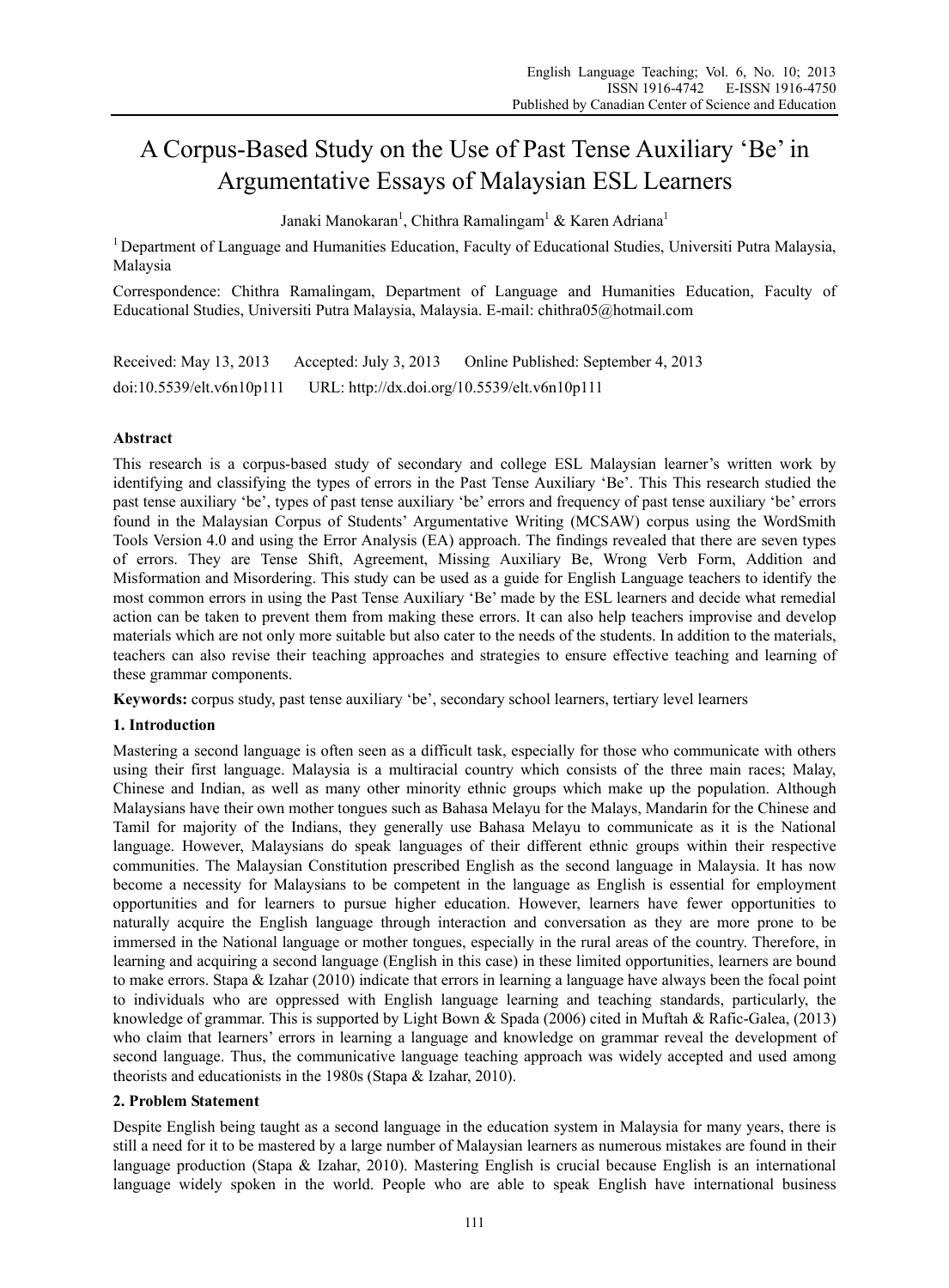opportunities, chances of getting better jobs in established corporations and chances of meeting many new people globally through social networking sites and knowing English is also important because most of the books, researches and software programs are written and expressed in English (Wijaya, 2012).

According to Corder (1981), ESL learners do not realise the errors they make and are unable to make corrections by themselves. Furthermore, Muftah & Rafic-Galea (2013) claim that grammatical knowledge, tense to be specific, is the most critical and difficult part for ESL learners to master. According to Cao, (2012), Zhuang Xin, (2010) and Mourssi, (2012), this is because many L1 languages do not have tenses. Therefore, they believe that mastering the English language begins by mastering the use of the English tenses. Tense is a grammar component that enables learners to locate a situation in time. They are in the form of the present, past and future tense. In the English language, tenses are important because they give information on the time a verb occurs. Lim Ho Peng (1976), Azimah (1998), and James (1988) as cited in Darus & Subramaniam (2009), conducted researches on Malaysian ESL learners' written works and found errors in tenses being used. Thus, this study intends to use a corpus-based method to explore Form 4, Form 5 and college ESL Malaysian learners' written work in terms of identifying and classifying the types of errors in the Past Tense Auxiliary 'Be' in order to find answers to the following research questions:

1) What is the frequency of past tense auxiliary 'be' used in the argumentative essays written by Malaysian form 4, form 5 and college students?

2) What types of past tense auxiliary 'be' errors are found in the argumentative essays written by Malaysian form 4, form 5 and college students?

3) What is the frequency of past tense auxiliary 'be' errors found in argumentative essays written by Malaysian form 4, form 5 and college students?

# **3. Significance of the Study**

The contribution of this study to the body of knowledge of ESL teaching and learning of grammar is believed to be valuable. This is because English Language teachers will be able to use the findings as guidance on necessary remedial actions that should be employed to prevent Malaysian ESL learners from making errors in using the Past Tense Auxiliary 'Be'. Among the remedial actions that can be considered are the revision of more appropriate teaching materials and more creative teaching strategies to enhance the mastery of these grammar components.

# **4. Literature Review**

There are different kinds of errors and variations in second language learners' writings. Therefore, it is important to investigate their written production. There has been an increasing interest in the research of tense among second-language learners (L2). Tense is a grammatical component that indicates when the situation takes place and locates a situation in time. It is normally indicated by a verb form, either on the main verb or on an auxiliary verb. An auxiliary verb is a verb used to add functional or grammatical meaning to the clause in which it appears. There are three types of tenses which are the past tense, present tense and the future tense. In this research, the past tense auxiliary 'be' will be investigated. By investigating students' writing, teachers will be able to find the best ways in overcoming the problematic areas in students' writings (Ahour & Mukundan, 2012).

# *4.1 Studies on Past Tense*

According to Saadiyah & Subramaniam (2009), a study was carried out among 72 Form 4 Malay students to examine errors in a corpus of 72 essays written by them. These students barely communicate in English outside the classroom and come from a non-English speaking background. The researchers used the Markin software to analyse the participants' essays which identified and classified errors into a range of categorizations. As a result, verb tense errors were one of the most common errors found. Participants found difficulty in applying the correct tense to the verbs in their sentences because they lacked awareness of the various rules required for the application of tenses.

Wong (2012) investigated English tense and agreement morphology acquisition among Malaysian ESL learners. In order to compare Malay and Chinese languages' roles in English language acquisition, data was gathered from two groups of ESL learners for the study. A grammatically judgment task (GJT) which tested the basic knowledge of English tense and agreement morphology of the learners was designed and used to collect the data that was gathered. The Failed Functional Features Hypothesis (Hawkins and Chan 1997) in English as a second language acquisition was aimed to be tested in this study. Its purpose was to identify the contexts in which L1 Malay and L1 Chinese speakers find English non-past tense and agreement morphology more difficult, and analyse the nature of L1 representations of the non-past tense and agreement morphology in English among these speakers. The findings show that apparent near native-like acquisition of the L2 property might not be the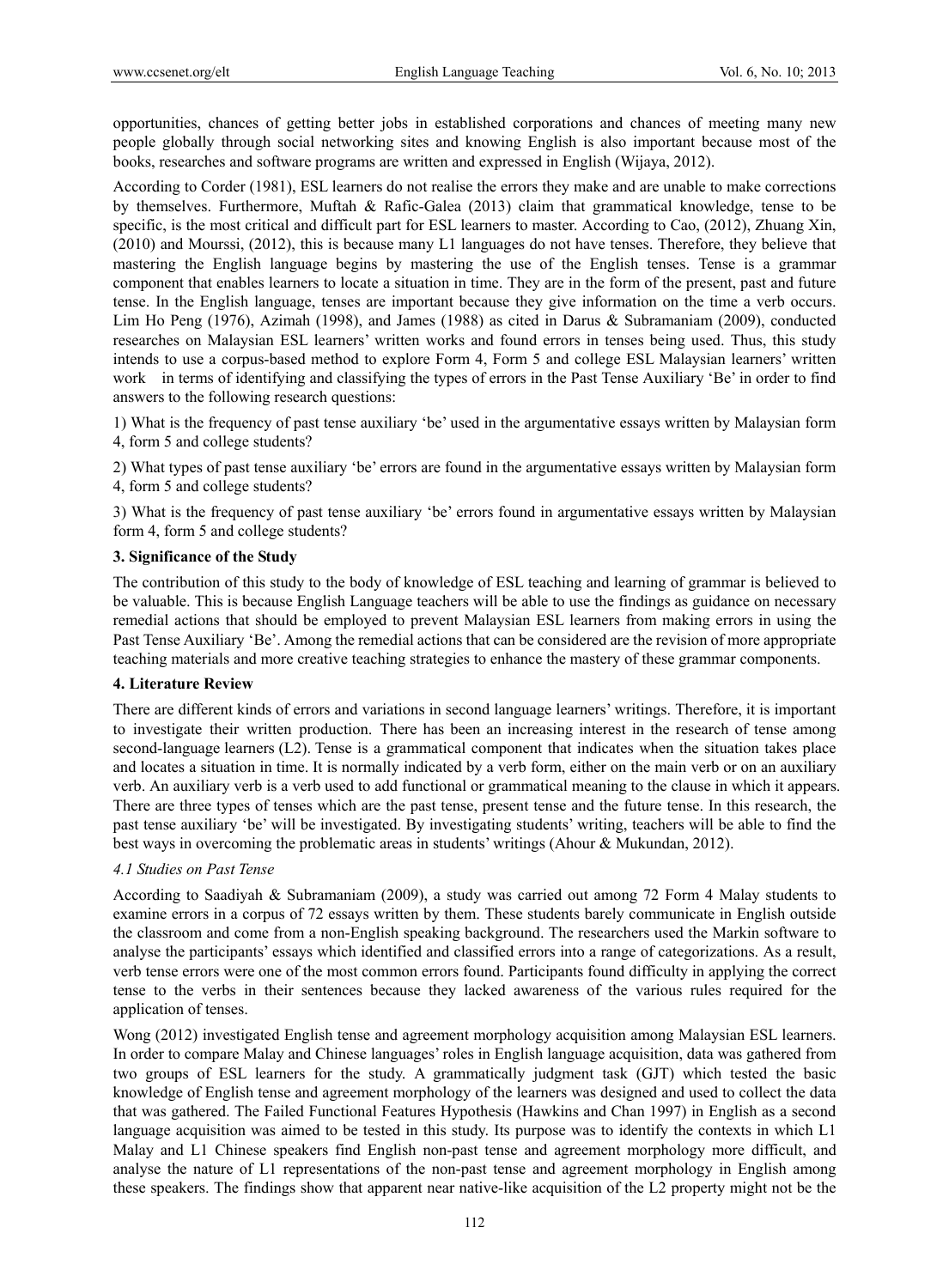case when learners seem to have more difficulty with the ungrammatical items than the grammatical items. L1 Malay and L1 Chinese learners of L2 English were predicted to have difficulty in acquiring the tense and agreement morphology in English, in terms of the different ways tense is produced between English, and Chinese or Malay. Previous researches have revealed that L1 Chinese speakers of L2 English find English tense and agreement morphology difficult (Lardiere 1998 a, b).

# *4.2 English Language Corpus Work in Malaysia*

There are only a few corpora on the English language used in Malaysia and they are not easily available to the public (Menon, 2009 cited by Norwati Roslim & Mukundan, 2011). There are only four notable corpora developed by different universities in Malaysia which are the English language of Malaysian School Students (EMAS) which was created by Arshad Abd Samad et al., (2002) from Universiti Putra Malaysia, textbook corpus of the Form One to Form Five Malaysian English language textbooks by Mukundan & Anealka Aziz, (2007) from Universiti Putra Malaysia, Malaysian Corpus of Learner English (MACLE) was developed by Knowles & Zuraidah, (2004) in Universiti Malaya and Corpus of Malaysian English (COMEL) was also developed by the same university (Norwati Roslim & Mukundan, 2011). For this research, the Malaysian Corpus of Students' Argumentative Writing (MCSAW) corpus was created in 2013. The corpus consists of Form 4, Form 5 and College ESL learners' argumentative essay on the topic Advantages and disadvantages of Facebook.

#### *4.3 Theoretical Framework*

The Error Analysis (EA) theoretical approach was used for this study. Assumptions that the learners make a major constituent in the language teaching and learning process feedback system are made in this approach (Corder, 1967). Errors are also a result of the active contribution to second language acquisition by learners (Ellis, 1986). The researchers employed Corder's Error Analysis procedure to analyse the errors made by the subjects, (Corder 1974, as cited by Stapa & Izahar (2010) which comprise the steps below:

a) A corpus of language is selected and the size of the sample, the medium and the homogeneity of the sample is decided with regard to the learners' ages, L1 background, stage of development.

b) The errors are identified and classified with a grammatical description to each error.

c) The errors are explained and evaluated.

The steps above were adhered to in the present study. All errors connected to Past Tense Auxiliary 'Be' were identified after the essays were gathered. They were then classified into two categories which were 'was' and 'were' and classified into different types of errors.

# **5. Method**

#### *5.1 Population and Sampling*

For the purpose of this study, the population for the English language corpus was students of Form 4, Form 5 and college from Selangor, Melaka and Negeri Sembilan. The corpus used in this study is the Malaysian Corpus of Students' Argumentative Writing (MCSAW) developed by Mukundan & Rezvani Kalajahi (2013). This corpus consisted of 406500 running words.

The analysis of Auxiliary 'Be' Past Tense, comprised one assignment of approximately 250 words, titled Advantages and Disadvantages of Facebook written by Form 4, Form 5 and College students. Using such a corpus as the base to identify and examine the problems of ESL learners provides researchers with genuine data for investigation of learner errors.

#### *5.2 Instrumentation*

The WordSmith Tools Version 4.0 was used almost entirely for the purpose of this research, because it has been recognized as a capable and suitable tool to support quantitative and qualitative data analysis by many researchers. (Mukundan & Roslim, 2009)

# **6. Results and Discussion**

In this section, the findings are presented and discussed in detail. The analysis will answer the research questions, which are:

1) What is the frequency of past tense auxiliary 'be' used in the argumentative essays written by Malaysian form 4, form 5 and college students?

2) What types of past tense auxiliary 'be' errors are found in the argumentative essays written by Malaysian form 4, form 5 and college students?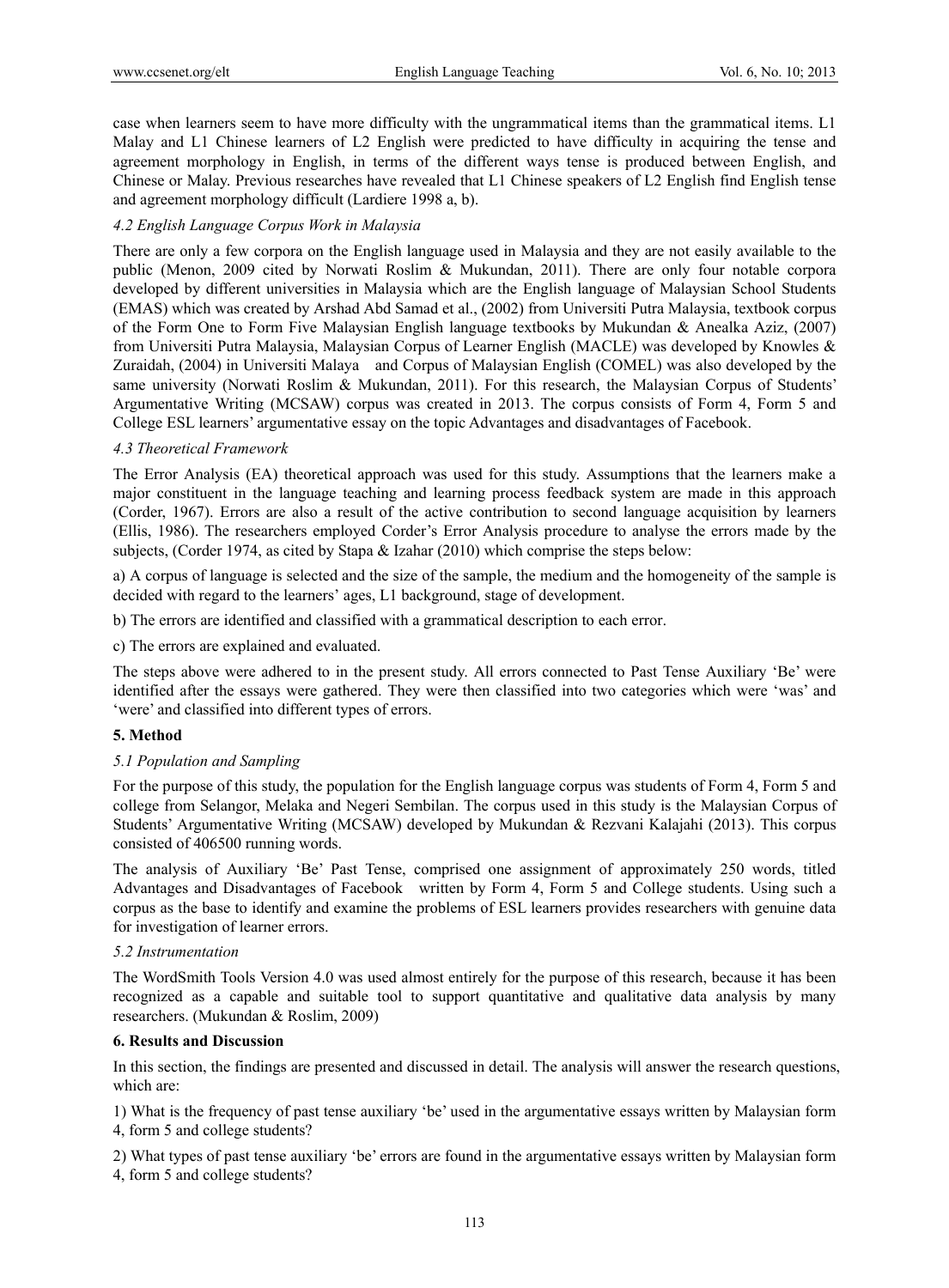3) What is the frequency of past tense auxiliary 'be' errors found in argumentative essays written by Malaysian form 4, form 5 and college students?

# *6.1 Frequency of Auxiliary 'Be' Used*

The findings for the first research question reveals that Form 4, Form 5 and College Malaysian ESL learners have used the Past Tense Auxiliary 'Be' in their argumentative essay entitled Advantages and Disadvantages of Facebook. Table 1 shows the frequency of Past Tense Auxiliary 'Be' used in their essays.

| Past Tense           | Form 4     |             | Form 5       |              | College     |             |
|----------------------|------------|-------------|--------------|--------------|-------------|-------------|
| Auxiliary Be<br>Form | Error Free | Error Laden | Error Free   | Error Laden  | Error Free  | Error Laden |
| Was                  | 122        | 49          | 68 (74.7%)   | $23(25.3\%)$ | 98          | 54          |
|                      | $(71.3\%)$ | (28.7%)     |              |              | $(64.47\%)$ | (35.53%)    |
| Were                 | 29         | 38          | $28(59.6\%)$ | $19(40.4\%)$ | 25          | 28          |
|                      | $(43.3\%)$ | $(56.7\%)$  |              |              | (47.17%)    | (52.83%)    |
|                      | 114.6%     | 85.4%       | 134.3%       | $65.7\%$     | 111.64%     | 88.36%      |

Table 1. Frequency of past tense auxiliary be used in advantages and disadvantages of facebook

According to the data shown in Table 1, there were 238 attempts in Form 4 essays, with 151 (63.44%) attempts being correct and 87 (36.55%) attempts being erroneous. Form 5 students used past tense auxiliary 'be' 138 times in their essays, with 81 (58.69%) attempts being correct and 57 (41.30%) attempts being erroneous. There were 205 attempts in college students' essays, 123 (60%) were correct and 82 (40%) were erroneous. Overall, there were 248 (42.68%) incorrect past tense auxiliary 'be' usage in their essays. It shows that these students regardless of education level have not fully mastered how to use the past tense auxiliary 'be' correctly.

*6.2 Types and Frequency of Errors* 

| No | Types of Errors     | Frequency |                  |          | Percentages $(\% )$ |                  |              |
|----|---------------------|-----------|------------------|----------|---------------------|------------------|--------------|
|    |                     | Form 4    | Form 5           | College  | Form 4              | Form 5           | College      |
|    | Tense Shift         | 13        | 24               | 52       | 14.94               | 57.1             | 63.41        |
| 2  | Agreement           | 4         | 9                | 13       | 4.59                | 21.4             | 15.85        |
| 3  | Ommission           | 6         | $\boldsymbol{0}$ |          | 6.89                | $\theta$         | 1.22         |
| 4  | Wrong Verb Form     | 49        | 5                | 13       | 56.32               | 11.9             | 15.85        |
| 5  | Addition            |           | 2                | 2        | 1.14                | 4.8              | 2.44         |
| 6  | <b>Misformation</b> | 14        | $\overline{2}$   | $\theta$ | 16.09               | 4.8              | $\mathbf{0}$ |
|    | Misordering         | $\theta$  | $\boldsymbol{0}$ |          | $\boldsymbol{0}$    | $\boldsymbol{0}$ | 1.22         |
|    | <b>Total Errors</b> | 87        | 42               | 82       | 100                 | 100              | 100          |

Table 2. The overall errors types and frequency in advantages and disadvantages of facebook

The collected essays were analyzed sentence by sentence in order to detect the types of errors of Past Tense Auxiliary 'Be' using Error Analysis (EA). The table above shows the types and frequency of errors found in this study. After analyzing the MSWEC Corpus seven types of Past Tense Auxiliary 'Be' errors are found. They are Tense Shift, Agreement, Missing Auxiliary Be, Wrong Verb Form, Addition and Misformation and Misordering. These findings will be accompanied by further discussions.

# 1. Tense shift

Tense shift is changing from one verb tense to another (usually from past to present, or vice versa) within a sentence or paragraph.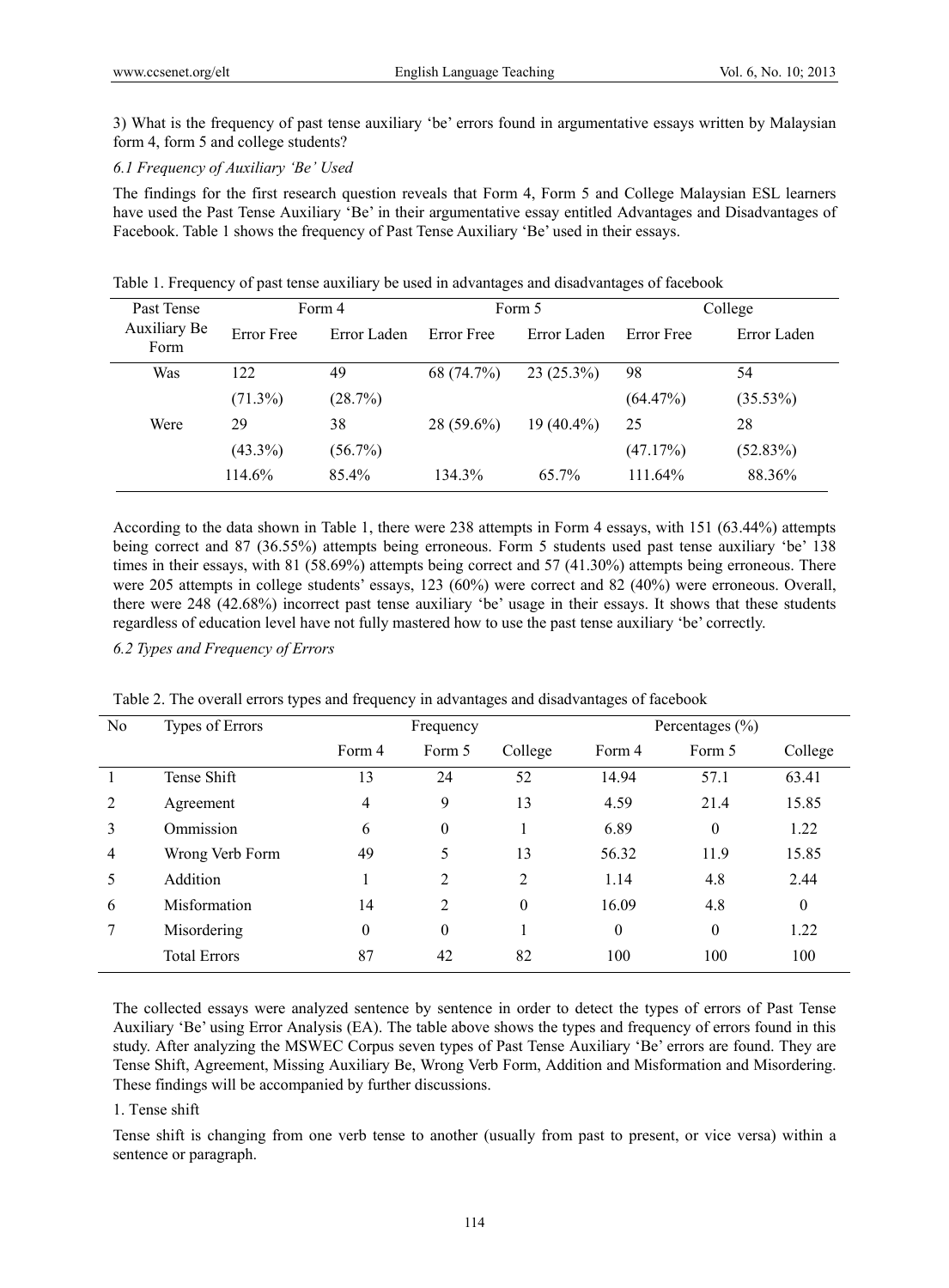Example:

# **Form 4**

Facebook *was* one of the social network that's famous among school students now.

The accurate auxiliary 'be' is:

Facebook *is* one of the social network that's famous among school students now..

There *were* many case such as wife having relationship with other man or husbands having relationship with other woman.

The accurate auxiliary 'be' is:

There *are* many case[s] such as wife having relationship with other man or husbands having relationship with other woman.

# **Form 5**

It *was* very dangerous so please don't add any people you don't know …

The accurate auxiliary 'be' is:

It *is* very dangerous so please don't add any people you don't know …

This is because they *were* too busy with their online friends…

The accurate auxiliary 'be' is:

This is because they *are* too busy with their online friends…

# **College**

Students can also acquire new information through Facebook since it *was* one of the useful social media.

The accurate auxiliary 'be' is:

Students can also acquire new information through Facebook since it *is* one of the useful social media.

Nowadays, a lot of social networks *were* created for the society.

The accurate auxiliary 'be' is:

Nowadays, a lot of social networks *are* created for the society.

The frequency shows that 14.94% of Form 4 students attempt to make this tense shift error followed by 57.1% for Form 5 and 63.41% for college students. This shows that tense shift is committed the most by college students followed by Form 5 students. Tense shift errors occur in sentences because these students may have overlooked the transition in time when writing the essay. (present time and past time)

# 2. Agreement

Agreement can be defined as the verb agreeing with the singular or plural subject.

Example:

# **Form 4**

If some of our friends *was* in oversea, we can use facebook …..

The accurate auxiliary 'be' is:

If some of our friends *were* in oversea, we can use facebook ….

# **Form 5**

…that is why their names *was* destroyed in facebook.

The accurate auxiliary 'be' is

…that is why their names *were* destroyed in facebook.

# **College**

Lastly, her children *was* found killed by unknown people.

The accurate auxiliary 'be' is

Lastly, her children *were* found killed by unknown people.

The frequency shows that 4.59% of Form 4 students made this type of error, followed by 21.4 % for Form 5 and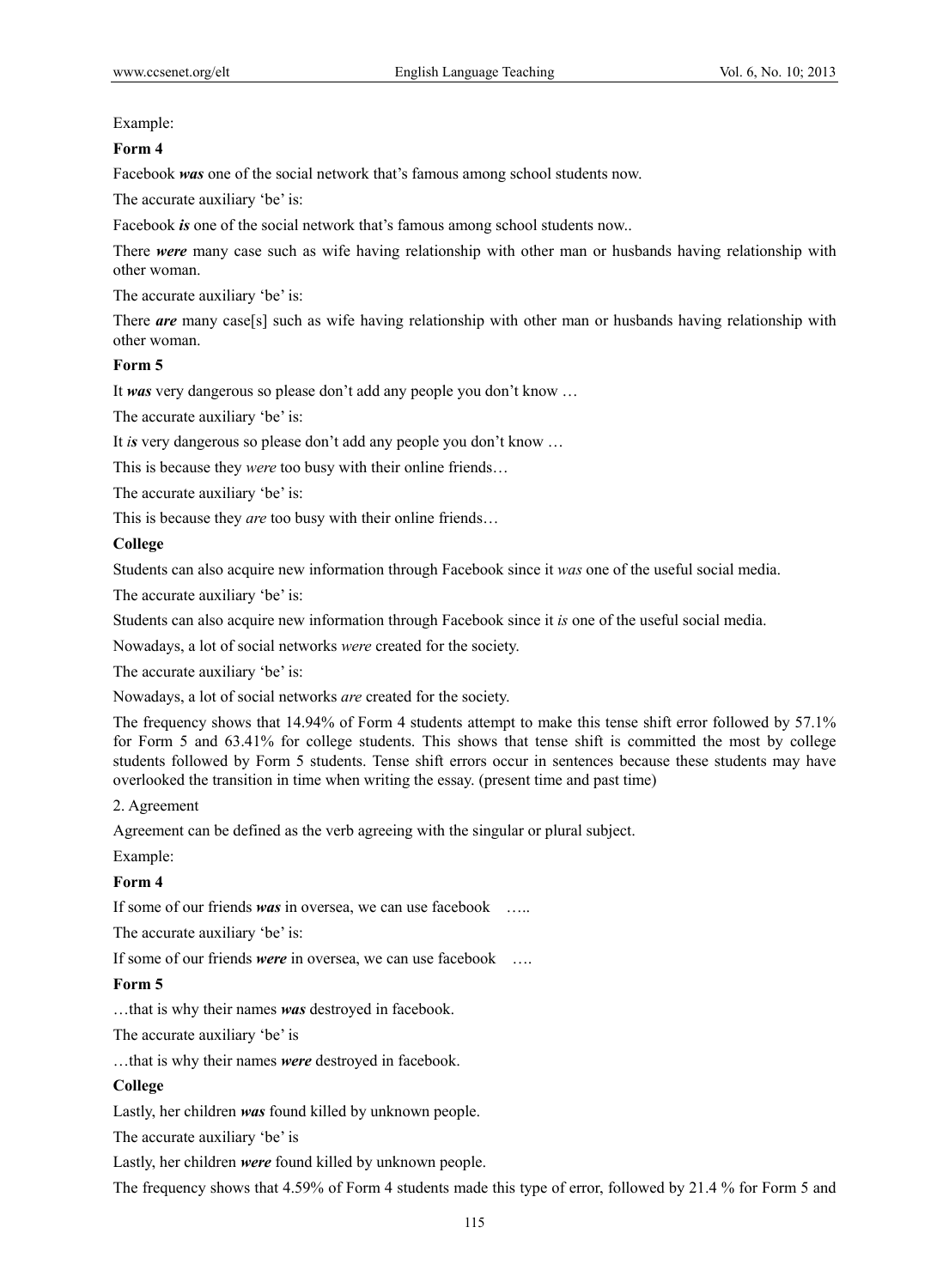15.85% for college students. This shows that the students' make careless mistakes that they did not notice whether it is the singular or plural subject when using the verb.

3. Omission

This error type happens because the students omit the past tense auxiliary 'be' (was /were) in the sentences.

Example:

#### **Form 4**

The website intended to be an online version of the University's printed Facebook

The accurate auxiliary 'be' is:

The website *was* intended to be an online version of the University's printed Facebook

#### **College**

The child cried in hunger while she browsing Facebook.

The accurate auxiliary 'be' is

The child cried in hunger while she *was* browsing Facebook.

The frequency of this error is 6.89% for Form 4, and 1.22% for college students'. Past Tense Auxiliary 'Be' is used as a helping verb, which shows the progressive actions in the past time. Although the students are making errors in this type, the frequency shows low percentage on this type of error. The form five students tend to understand the progressive actions in the past time. These students did not produce any mistakes compared to the form four students.

4. Wrong verb form

This error type occurs when there is an error on the agreement of the subject with the verb form.

Example:

#### **Form 4**

When it was my time to chat, my chat space was stopped functioning

The accurate sentence is:

When it was my time to chat, my chat space had stopped functioning

But now, people *were* trying to create something new which can gain profit towards it.

The accurate sentence is:

But now, people *are trying* to create something new which can gain profit towards it.

# **Form 5**

Since 10 Aug 2009 facebook *was* become a famous social network in the world.

The accurate sentence is:

Since 10 Aug 2009 facebook *has* become a famous social network in the world

…but they *were* lost his phone number,…

The accurate sentence is:

…but they *had* lost his phone number,…

#### **College**

They was taken their friends status as their very own one.

The accurate auxiliary 'be' is:

They had taken their friends status as their very own one.

Facebook customers *were* order the product.

The accurate auxiliary 'be' is:

Facebook customers ordered the product.

Wrong verb form has a frequency of 56.32% for Form 4, 11.9% for Form 5 and 15.85% for college students. The frequency shows that using the correct verb form is the most problematic among Form 4 students. Students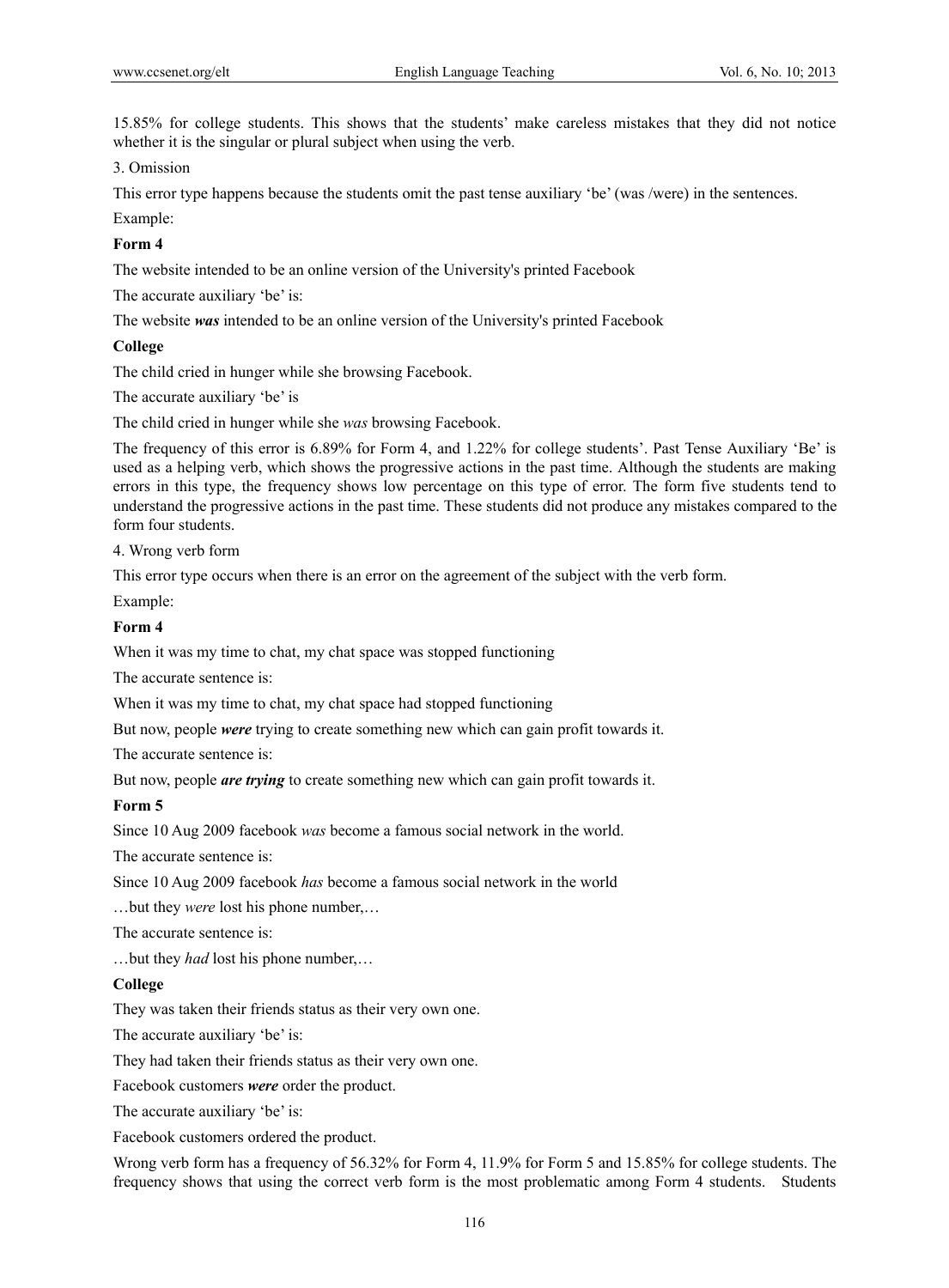tend to make this mistake unintentionally because students cannot comprehend which and when to use the appropriate be verb.

5. Addition

Addition errors are the opposite of omission. The students sometime add on item which should not appear in a sentence / sentences.

Example:

# **Form 4**

Students *were* tend to copy other users status.

The accurate auxiliary 'be' is:

Students tend to copy other users status.

#### **Form 5**

Many of these cases *were* happened through facebook.

The accurate auxiliary 'be' is:

Many of these cases *happened* through facebook.

#### **College**

Facebook was founded by Mark Zuckerberg and *was* launched on Feb 2004

The accurate auxiliary 'be' is:

Facebook was founded by Mark Zuckerberg and *launched* on Feb 2004

Students *were* often use Facebook.

The accurate auxiliary 'be' is:

Students *often* use Facebook.

The frequency shows 1.14% for Form 4, 4.8% for Form 5 and 2.44% for college students. Although errors on addition are committed among these students, its low frequency means that it should not be a major concern as these learners may have overgeneralised the use of the auxiliary verb 'be'.

#### 6. Misformation

In misformation errors, learners know the rules but produce something incorrect.

Example:

# **Form 4**

It was **say** that they like to copy other peoples status…….

The accurate auxiliary 'be' is:

It was **said** that they like to copy other peoples status…….

#### **Form 5**

…but it *was* expand for the rest of the world.

The accurate auxiliary 'be' is:

…but it *was expanded* for the rest of the world.

The frequency for this error type is 16.09% for Form 4, and 4.8% for Form 5. The percentage for Form 4 is quite high compared to the Form 5. Students tend to produce a sentence even though there were mistake in it. This could be due to students' lack of understanding in providing the correct verb after the auxiliary verb 'be'. College students did not produce any mistake because they have comprehended the understanding of the correct verb after the auxiliary verb.

# 7. Misordering

Misordering error is the incorrect placement of the past tense auxiliary 'be' in a sentence / sentences.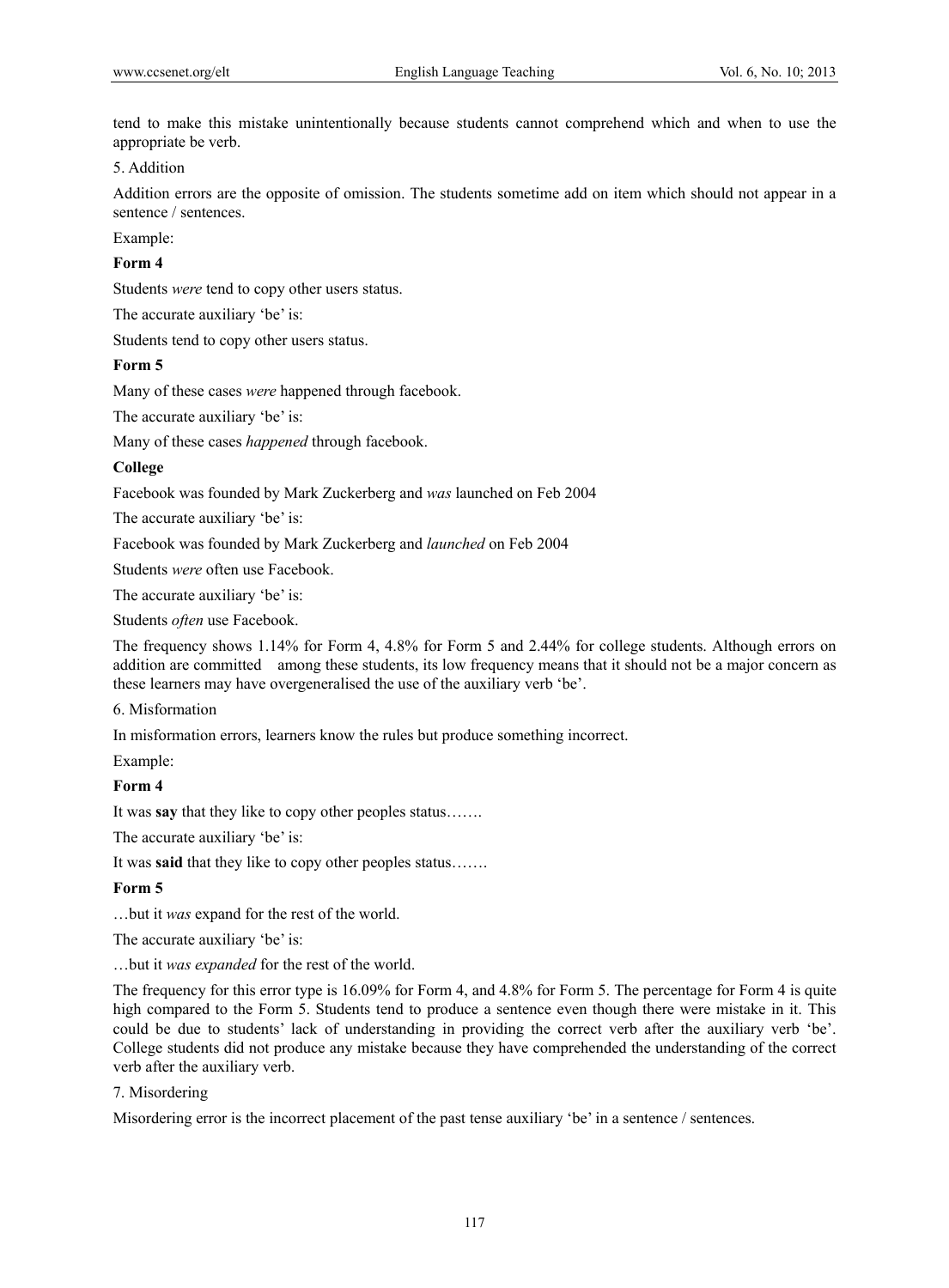Example:

#### **College**

Facebook *also was* easy…..

The accurate auxiliary 'be' is:

Facebook *was also* easy…

The frequency shows none of the Form 4 and Form 5 students made this error Therefore, it can be implied that the college students may have committed this error due to being careless.

#### **7. Conclusion and Suggestions**

The findings of this study reveal that Malaysian ESL learners still face difficulties in Past Tense Auxiliary 'Be' during formal schooling up to college level. The findings of the study show that there are some points to be marked from this study. The findings of this study have also identified seven types of errors made by the students in their writing which are Tense Shift, Agreement, Missing Auxiliary Be, Wrong Verb Form, Addition and Misformation and Misordering.

Thus, this study provides some suggestions to curb these problems from occurring too often. First of all, students should learn to make changes in their errors from the feedback given to them by the teacher. It can be useful for them in order to improve their writing in future. . Secondly, the teachers should pay more attention to their students' errors in order to strategize a constructive plan in their classroom teaching. Besides that, the teachers should also decide on the necessary actions that need to be taken to address the challenges faced by these Malaysian ESL learners in the usage of Past Tense Auxiliary 'Be'. In addition, the teachers should focus on teaching grammatical structure to these students as they are often the only source of input in terms of grammar, for their students. Teachers could also suggest online learning strategies such as completing interactive quizzes and exercises on Past Tense Auxiliary 'Be' to further improve their understanding and application of these grammar components.

#### **References**

- Ahour, T., & Mukundan, J. (2012). Errors and Variations of TESL Students' Written Description. *Pertanika Journal of Social Sciences & Humanities, 20*(1), 55.
- Arshad, et al. (2002). *The English of Malaysian School Students (EMAS) Corpus*. Serdang: Universiti Putra Malaysia Press.
- Corder, S. P. (1967). The significance of learners' errors. *International Review of Applied Linguistics, 5*(2/3)*,* 161-169.
- Corder, S. P. (1981). *Error Analysis and Interlanguage.* Oxford: Oxford University Press.
- Darus, S., & Subramaniam, K. (2009). Error Analysis of the Written English Essays of Secondary School Students in Malaysia: A Case Study. *European Journal of Social Sciences, 8*(3), 483-494.
- Ellis, R. (1986). *Understanding Second Language Acquisition.* Oxford: Oxford University Press.
- Hawkins, R., & Chan, Y. H. (1997). The partial availability of Universal Grammar in second language acquisition: The failed functional features hypothesis. *Second Language Research, 13*(3), 187-226.
- Knowles, G., & Zuraidah, Mohd, Don. (2004). Introducing MACLE: The Malaysian Corpus of Learner English. 1<sup>st</sup> National Symposium of Corpus Linguistics and Foreign Language Education, South China Normal University, Guangzhou, China, 10-14, October, 2004.
- Lardiere, D. (1998a). Case and tense in the 'fossilized' steady state. *Second Language Research*, *14,* 1-26.
- Lardiere, D. (1998b). Dissociating syntax from morphology in a divergent L2 end-state grammar. *Second Language Research, 14,* 359-375.
- Muftah, M., & Rafic-Galea, S. (2013). Error Analysis of Present Simple Tense in the Interlanguage of Adult Arab English Language Learners. *English Language Teaching, 6*(2), 146-154. http://dx.doi.org/10.5539/elt.v6n2p146
- Mukundan, J., & Anealka, A. H. (2007). A forensic study of vocabulary load and distribution in five Malaysian Secondary School Textbooks (Forms 1-5). *Pertanika Journal of Social Science and Humanities, 15*(2), 59-74.
- Mukundan, J., & Norwati, Roslim. (2009). Textbook Representation of Prepositions. *English Language Teaching*